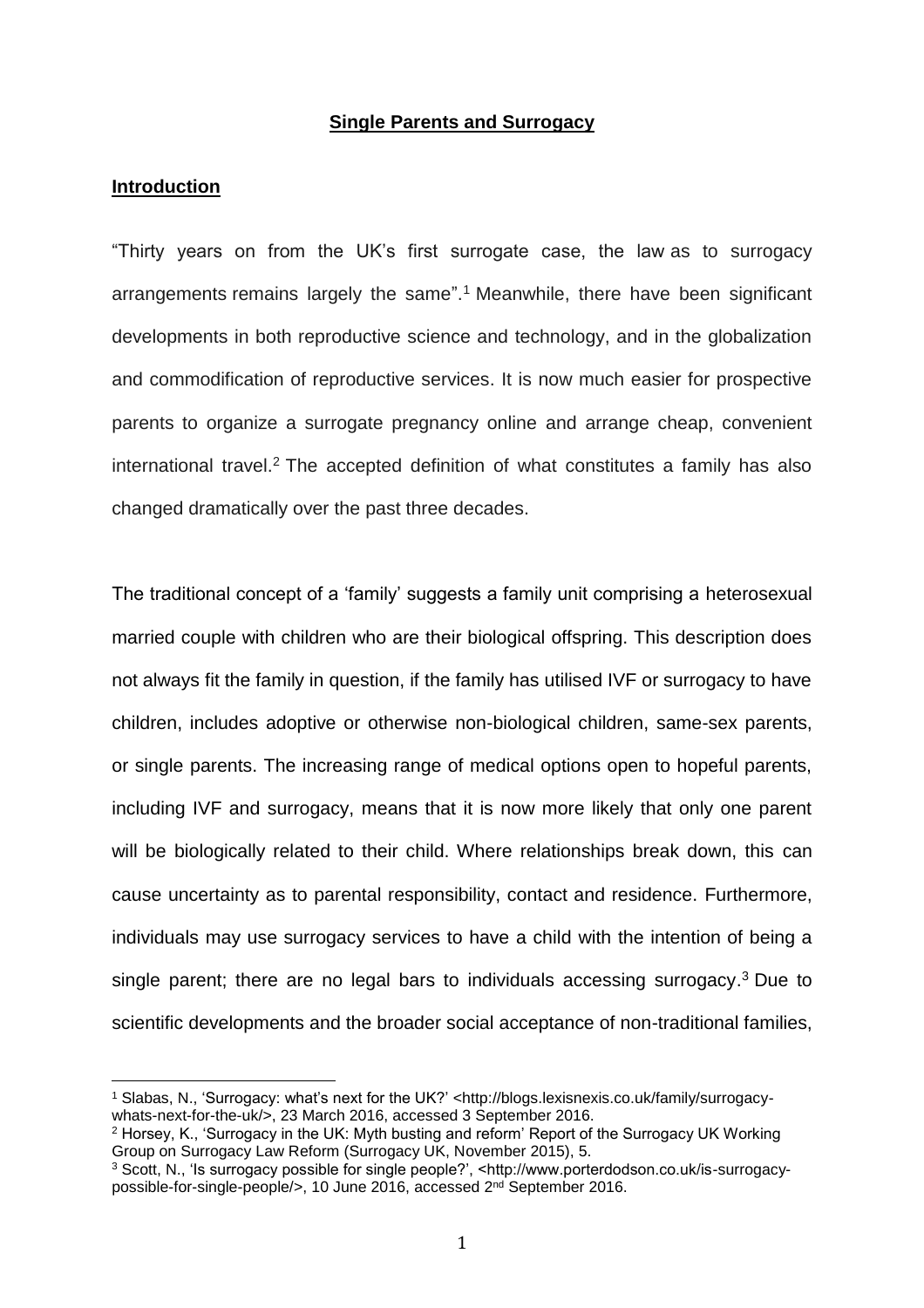people are more empowered and have greater choice about how and when they have children. Problems arise for single commissioning parents once the surrogate child has been born.

In the UK, the woman who gives birth is legally the mother of the child and has the right to keep the child, even if not genetically related. <sup>4</sup> Commissioning parents, whether a couple or an individual, do not acquire legal parental responsibility through surrogacy. Parental responsibility can only be transferred to the commissioning parents by means of a successful application for either an adoption order in accordance with section 46 of the Adoption and Children Act 2002, or a parental order under section 54 of the Human Fertilisation and Embryology Act 2008 ('the 2008 Act') in respect of the child. As the law stands, single parents have fewer avenues to acquire parentage than couples because it is not open to individuals to apply for a parental order under section 54 of the 2008 Act. This essay will make a case for the reform of the law relating to the acquisition of parental responsibility by individuals who become parents through surrogacy.

### **A brief legislative history**

 $\overline{\phantom{a}}$ 

There is significant disparity between the legislation relating to adoptive parents and to commissioning parents in surrogacy cases. Since the introduction of adoption in the UK, legislation has always provided for adoption orders to be made in favour of either one person or a couple (for example, s.1(3) of the Adoption Act 1926, ss.14-15 of the Adoption Act 1976 and s.51 of the Adoption and Children Act 2002).<sup>5</sup>

<sup>4</sup> 'Surrogacy: legal rights of parents and surrogates', <https://www.gov.uk/legal-rights-when-usingsurrogates-and-donors/overview>, 4 April 2016, accessed 3 September 2016.

<sup>5</sup> *Z (A Child) (Surrogate Father: Parental Order), Re* [2015] EWFC 73; [2015] (Fam Ct) at [8].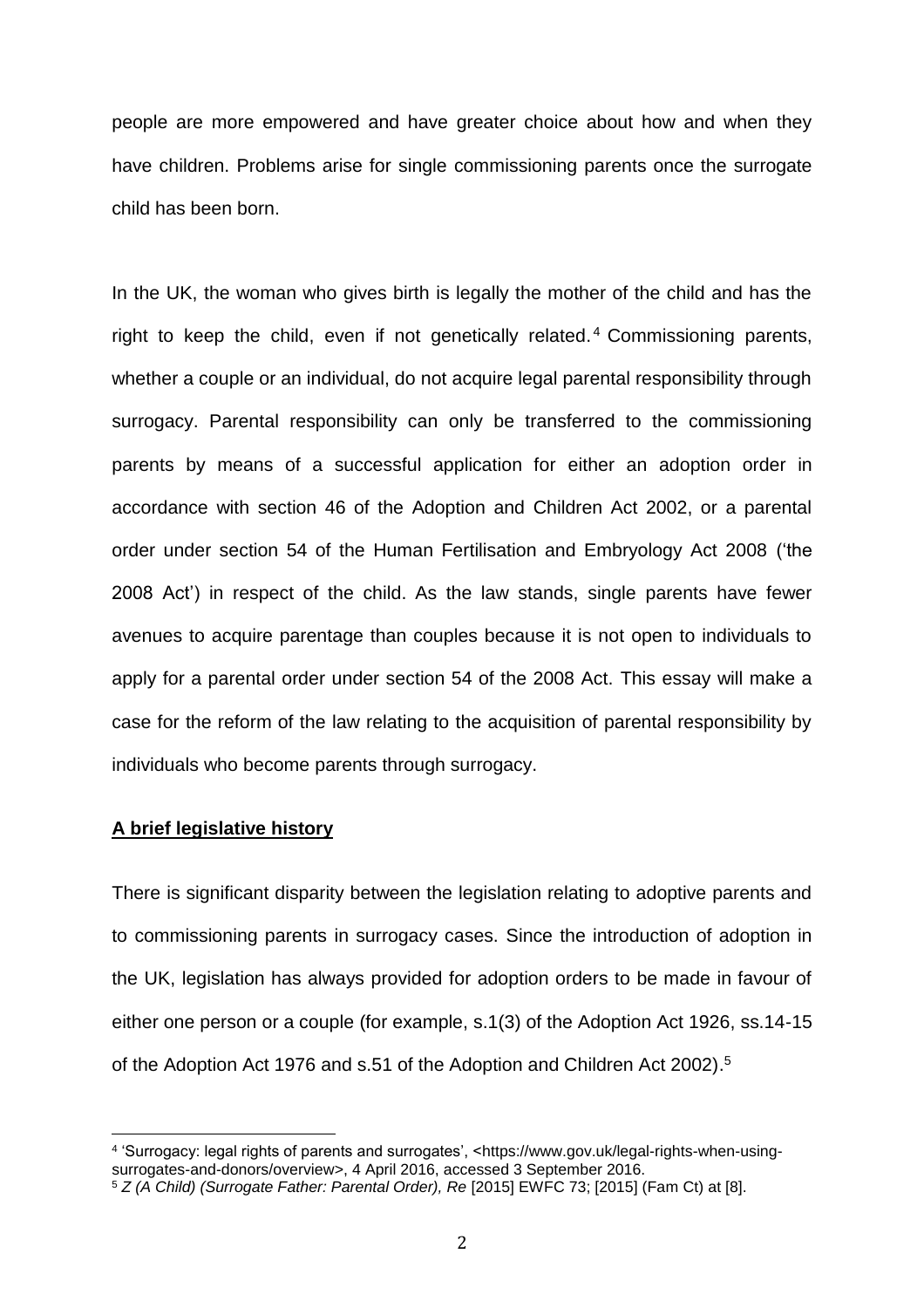Legislation relating to surrogacy and the acquisition of parental responsibility by commissioning parents was introduced much more recently than that pertaining to adoption, but can be traced back to the Human Fertilisation and Embryology Act 1990 ('the 1990 Act'). Section 30 of the 1990 Act contained no provision for a parental order to be made in favour of one person, and furthermore stipulated that the applicants must be parties to a marriage.

The 1990 Act was reviewed between 2004 and 2007 to ensure that it would remain "effective and fit for purpose in the early 21<sup>st</sup> Century". <sup>6</sup> This recognised the developments in science, technology and societal opinion since the law was initially passed.<sup>7</sup>

The equivalent section of the 2008 Act is section 54, which holds that:

"(1) On an application made by two people ("the applicants"), the court may make an order providing for a child to be treated in law as the child of the applicants if –

(a) the child has been carried by a woman who is not one of the applicants, as a result of the placing in her of an embryo or sperm and eggs or her artificial insemination,

(b) the gametes of at least one of the applicants were used to bring about the creation of the embryo, and

(c) the conditions in subsections (2) to (8) are satisfied.

(2) The applicants must be—

(a) husband and wife,

(b) civil partners of each other, or

(c) two persons who are living as partners in an enduring family relationship and are not within prohibited degrees of relationship in relation to each other."

Other requirements include that the application must be made within six months of

the birth of the child (s.54(3)), the child's home must be with the applicants and at

<sup>6</sup> *Review of the Human Fertilisation and Embryology Act: Proposals for revised legislation (including establishment of the Regulatory Authority for Tissue and Embryos)*, Department of Health, December 2006, 1.

<sup>7</sup> Horsey, 8.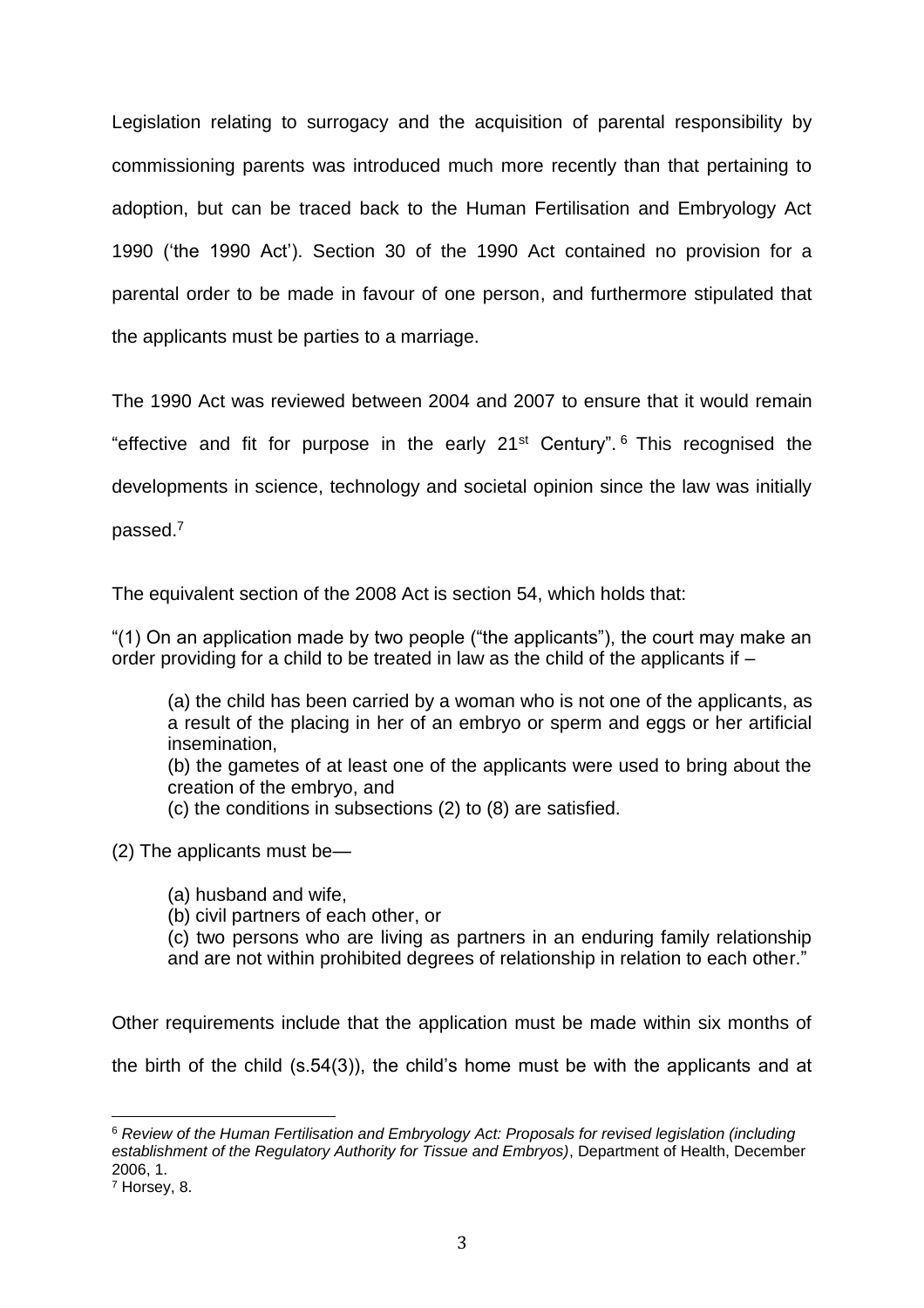least one of the applicants must be domiciled in the UK (s.54(4)), both the applicants must be aged 18 or over (s.54(5)), and the surrogate mother must consent to the order (s.54(6)).

The 2008 Act demonstrates how the law has progressed since 1990 in line with the increasing societal acceptance of non-traditional family structures. It has met the stated aim of the review in that it better recognises "the wider range of people who seek and receive assisted reproduction treatment in the early 21<sup>st</sup> Century", but it has not gone far enough.<sup>8</sup> Section 54 allows for applications to be made by married couples, civil partners, or cohabiting partners in an enduring family relationship, but does not extend to providing for single parents to apply for parental orders even though the review recognised that it had "for many years been possible for a single person to adopt a child". 9

# **The need for reform**

This essay submits that reforming section 54 of the 2008 Act to allow single parents to apply for parental orders in surrogacy cases would serve to:

- 1. Protect the Convention rights of the parent and the child;
- 2. Update the law; and
- 3. Promote the welfare of the child.

# Convention rights

Despite developments in many other aspects of family law which now provide for alternative family structures, section 54 remains in place, unfairly and illogically

<sup>8</sup> *Review of the HFEA,* 20.

<sup>&</sup>lt;sup>9</sup> Ibid.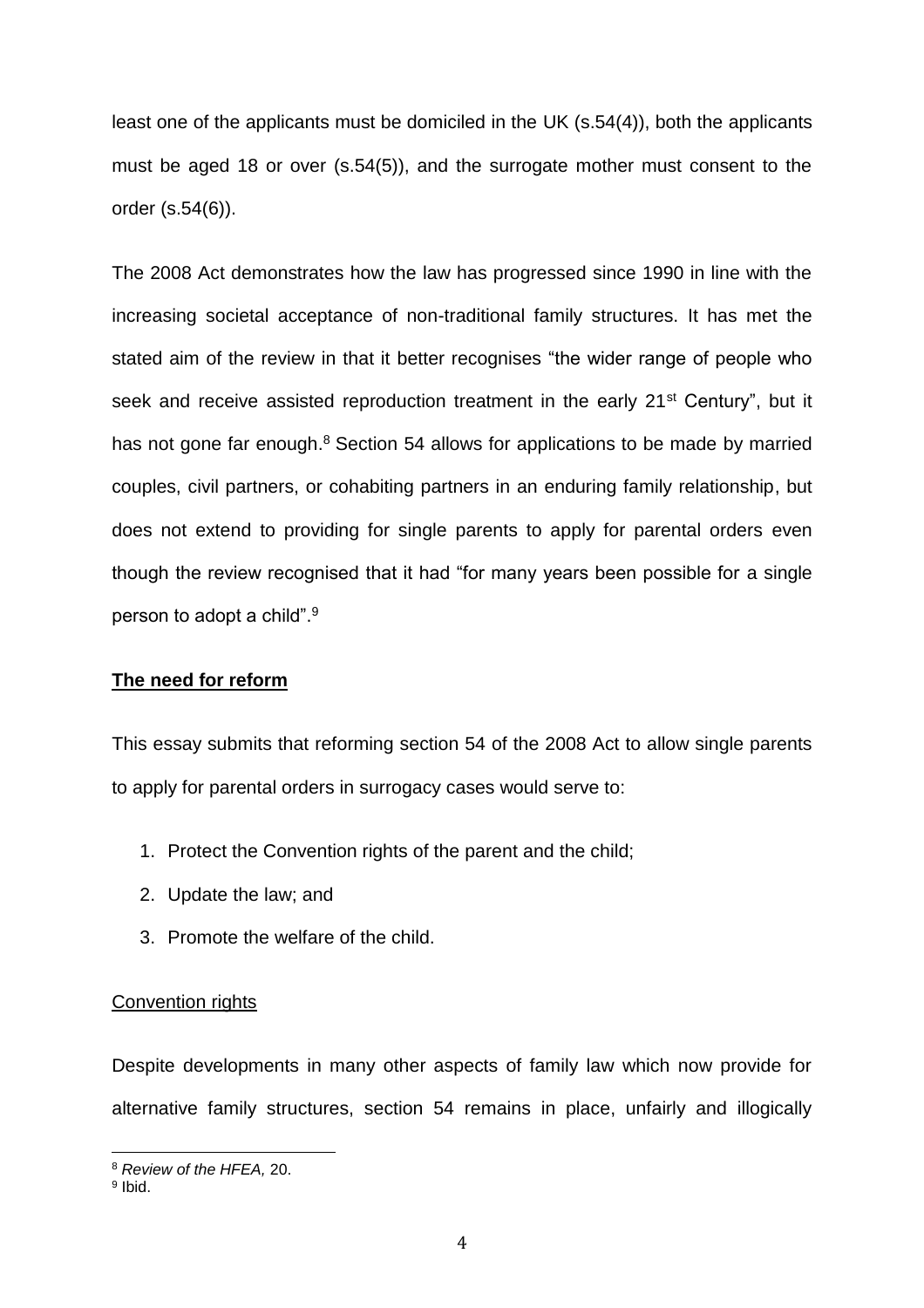restricting the rights of single parents in surrogacy matters. Adoption is the only means for a single parent to be legally recognised as their child's parent. This is in direct contrast to couples, who can apply for a parental order using section 54. The recent cases of *Re Z (a child)* [2015] EWFC 73, and *Re Z (a child) (No 2)* [2016] EWHC 1191 (Fam), have questioned this remarkable anomaly and have paved the way for further consideration and reform of section 54.

The child Z is the biological child of the applicant father and a third party egg, delivered by a surrogate mother in Illinois. By means of a declaratory judgment under US law, the surrogate mother was relieved of any legal rights and responsibilities for Z and the father became the sole legal parent. However, under English law the surrogate mother remained Z's sole legal parent. In *Re* Z, the father's application for a parental order was dismissed on the basis that such an order is not available to a single parent.<sup>10</sup>

In the subsequent hearing of *Re Z* (No 2), the Secretary of State for Health conceded that the current provisions of section 54 were incompatible with the father's Convention rights, specifically article 8 taken in conjunction with article 14. The father's argument was that, as the application for a parental order can be made only be two people, that is "a discriminatory interference with a single person's rights to private and family life, which is therefore inconsistent with articles 8 and 14 of the Convention".<sup>11</sup> Initial arguments that the father's independent article 8 and 12 rights were impinged were dropped, and Munby P. made a declaration that section 54(1)

<sup>10</sup> *Re Z* at [39].

<sup>11</sup> *Re Z* at [18].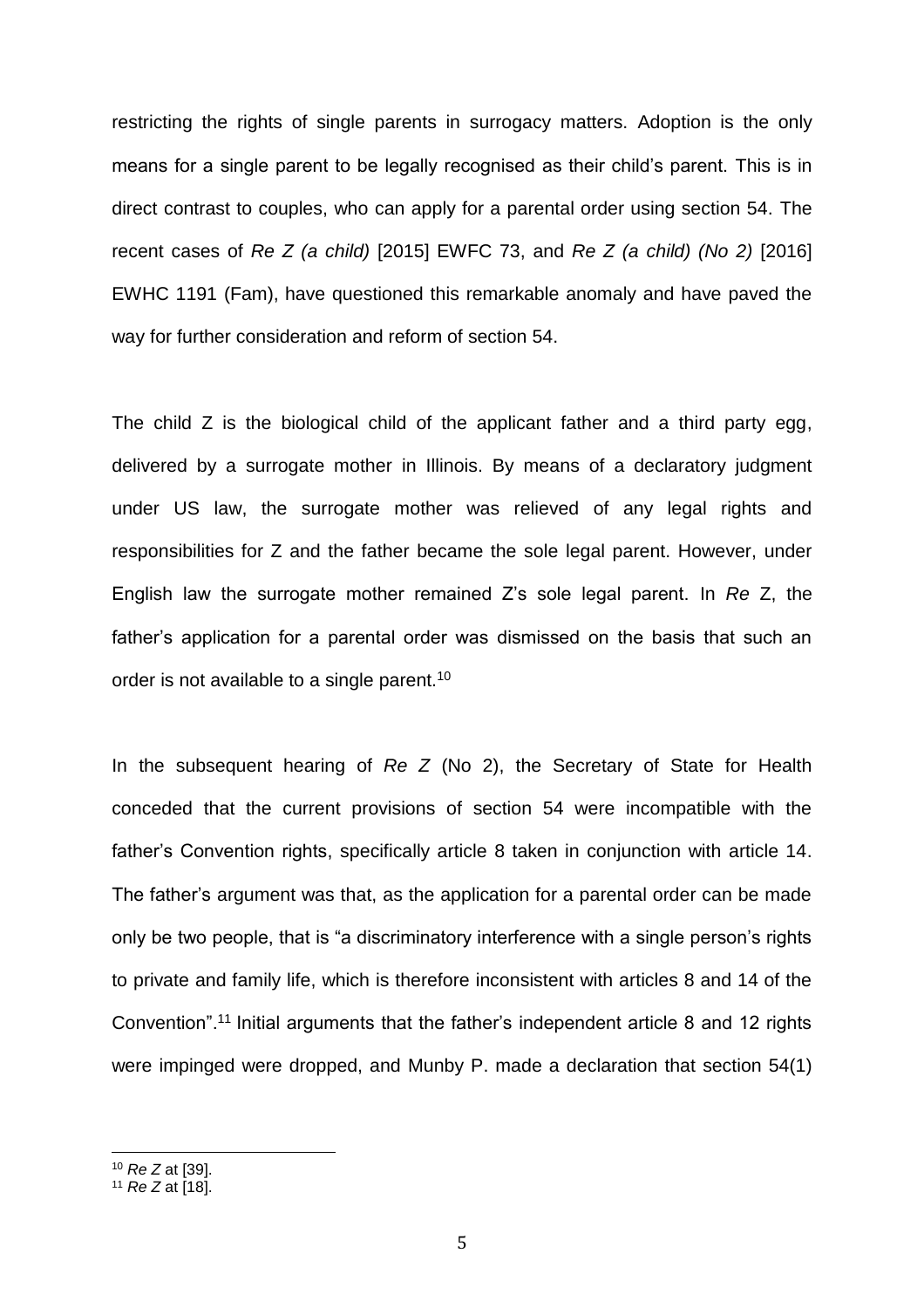and (2) of the 2008 Act are incompatible with article 14 taken in conjunction with article 8, this being the scope of the concession.

The Secretary of State for Health recognised that "the difference in treatment, namely the inability to obtain a parental order, is on the sole ground of the status of the commissioning parent as a single person versus the same person were he part of a couple". <sup>12</sup> Being single, as opposed to being part of a couple, is a 'status' within the meaning of article 14, and the effect of section 54 is to discriminate against single parents in breach of article 14. Put simply, excluding the recognised exceptions, our domestic law should not be incompatible with our Convention rights. Where it is, as in the case of section 54, it must be reformed.

#### Bringing the law up to date

 $\overline{\phantom{a}}$ 

The relevant legislation has been updated only once in nearly three decades, and has not fully appreciated the extent to which the scope of the definition of a family has changed since 1990.

Single parent families have existed for as long as reproduction has existed, with varying degrees of stigma or acceptance depending on the contemporary societal norms. A 'non-traditional' or 'alternative' family structure may comprise a single parent and a child, and this is more likely to be the case in 2016 than in the 1990s: the number of single parents with dependent children increased by nearly 400,000 between 1996 and 2015.<sup>13</sup> The nearly two million single parents represent 25% of

<sup>&</sup>lt;sup>12</sup> *Re Z* (No.2) at [12], quoting para. 3 of the Secretary of State for Health's statement of reasons. <sup>13</sup> Office for National Statistics.

<sup>&</sup>lt;http://www.ons.gov.uk/peoplepopulationandcommunity/birthsdeathsandmarriages/families/bulletins/f amiliesandhouseholds/2015-11-05#lone-parents> accessed 2 September 2016.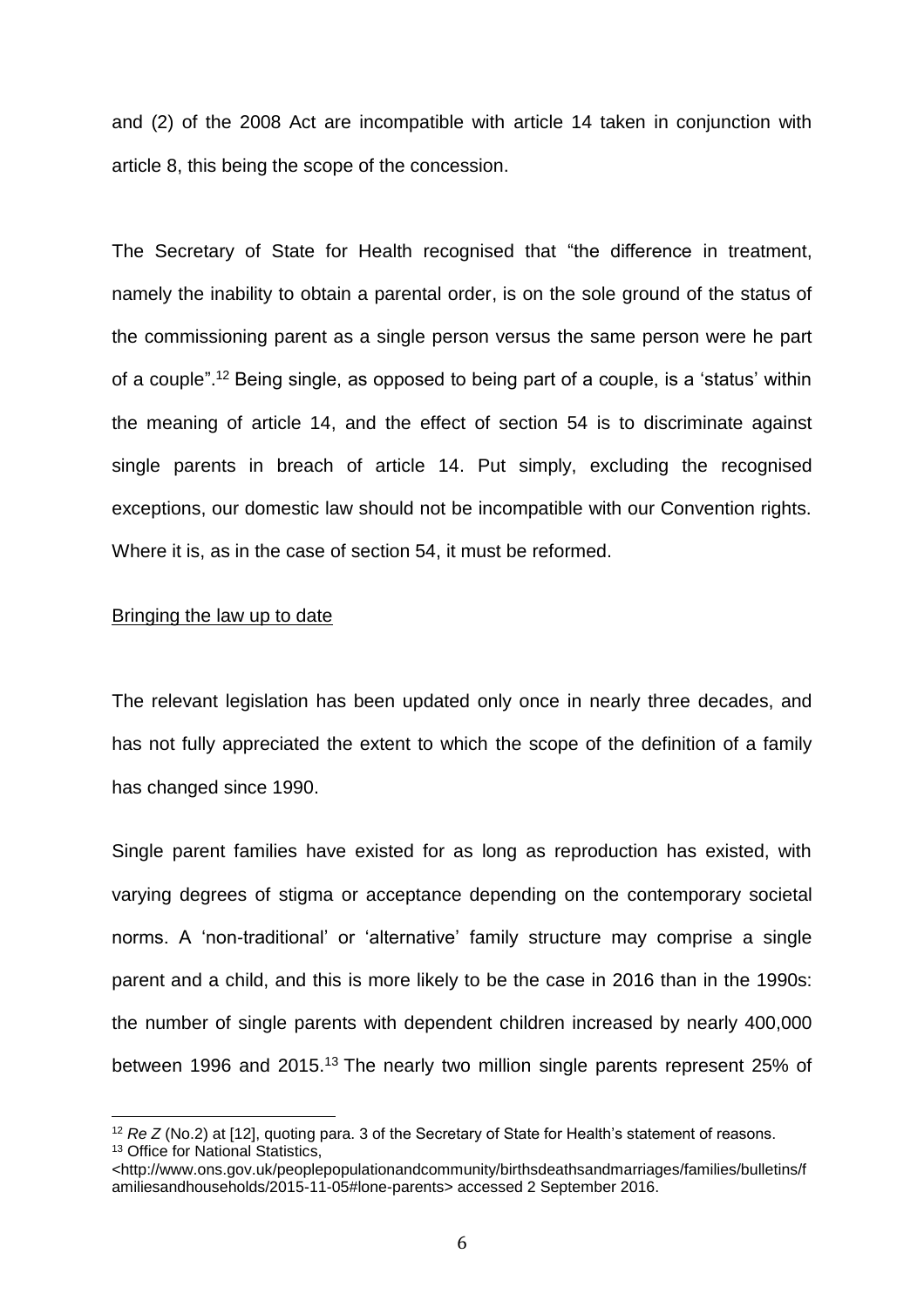households with dependent children. <sup>14</sup> There are only limited statistics available relating to the number of surrogate births in the UK. <sup>15</sup> This is because some commissioning parents travel overseas to use commercial surrogacy services rather than pursuing surrogacy in the UK, and because not all commissioning parents apply for a parental order. However, the number of surrogate births is reported as increasing in recent years, $16$  and it should not come as a surprise that some children in single parent families may have been delivered by a surrogate mother. The law should provide for this scenario.

The omission of single parents in section 54 is anomalous when legislation has been adapted to provide for other forms of alternative family structures such as cohabiting couples, civil partnerships, same-sex couples and adoptive families. As the 21<sup>st</sup> Century progresses, it is unacceptable that this category of parent is precluded from attaining legal recognition as the parent of their child in surrogacy arrangements. By remaining silent on the right of single parents to apply for a parental order, the law in this area risks stagnating. Reform is urgently needed to bring the rights of single commissioning parents into line with the rights of couples in surrogacy arrangements.

# Welfare of the child

 $14$  Ibid.

<sup>15</sup> Horsey, 10.

<sup>16</sup> Salmon, L., 'Dispelling some of the myths about surrogate births',

<sup>&</sup>lt;http://www.irishnews.com/lifestyle/2016/01/19/news/dispelling-some-of-the-myths-about-surrogatebirths-386871/>, 19 January 2016, accessed 4th September 2016.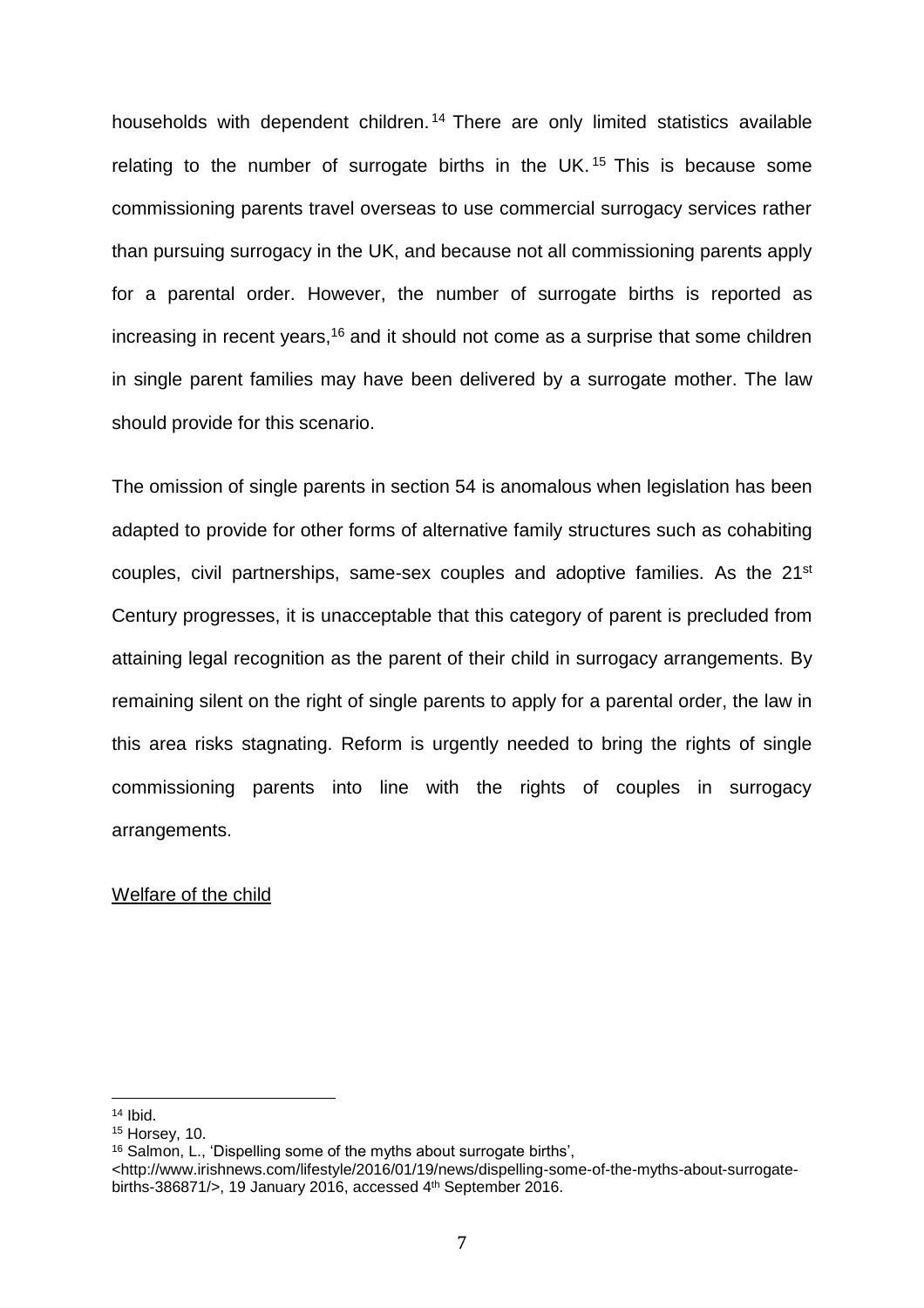As with all cases where decisions are made determining any question with respect to the child's upbringing, the welfare of the child must be the paramount consideration.<sup>17</sup>

Single parents and their surrogate children are in an incredibly vulnerable position because individuals are unable to apply for a parental order to extinguish the surrogate mother's parentage and have parental responsibility transferred to them. Given that surrogacy arrangements are not legally binding in this country, the surrogate mother could theoretically seek to reclaim their child from the commissioning parent if no parental order has been obtained. This uncertainty and vulnerability undermines both the child's security and their relationship with their parent. Furthermore, "protracted litigation over children is profoundly harmful to everyone concerned",<sup>18</sup> and will very rarely be in the best interests of the child in line with the welfare principle. Where possible, prolonged acrimonious and emotionally charged court proceedings, either involving a commissioning parent seeking a parental order or between a surrogate and a commissioning parent, should be avoided.

The only way for single commissioning parents to secure their parentage is to adopt their offspring. The Secretary of State for Health argued in *Re Z* (No.2) that adoption is "the most common method for providing legal recognition of the parent-child relationship in surrogacy cases across Europe".<sup>19</sup> It was also argued that the provision of adoption in surrogacy cases instead of some other form of recognition

<sup>17</sup> Children Act 1989, s.1(1).

<sup>18</sup> *Re J and K (Children: Private Law)* [2014] EWHC 330 (Fam), Pauffley J at [1].

<sup>&</sup>lt;sup>19</sup> Re Z (No.2) at [13], quoting para. 3 of a letter from the Government Legal Department dated 11<sup>th</sup> May 2016.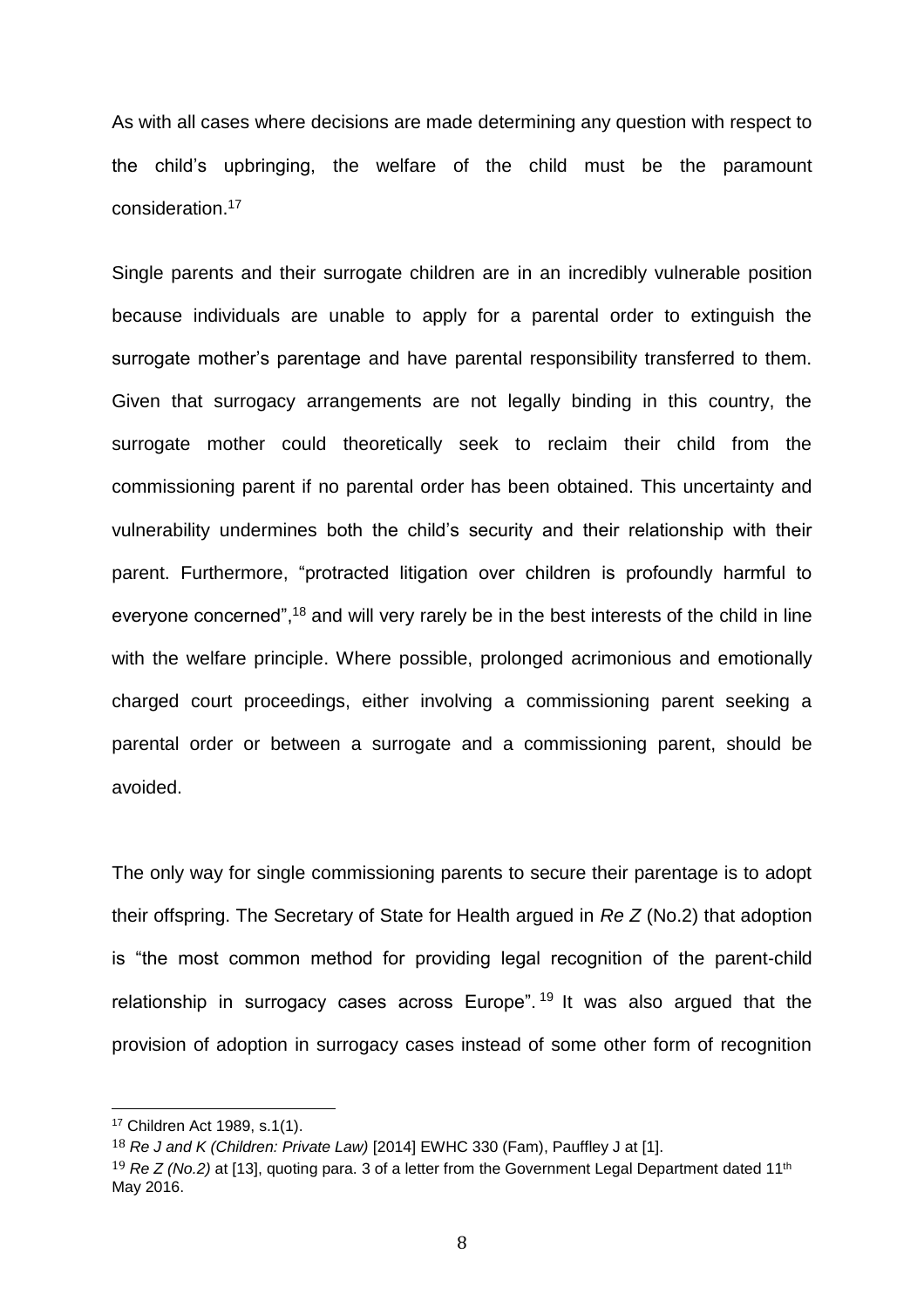has not been suggested by Strasbourg to be a breach of Convention rights. 20 However, adoption is not necessarily the most appropriate method of conferring legal parentage in surrogacy cases.

Adoption is intended for situations where the child is already in existence and the parent or parents are unable to keep them. This does not always translate effectively in surrogacy cases where the birth of the child has been commissioned, and the child brought into the world for the express purpose of being handed over to the commissioning parents. This can be seen very clearly in the case of *B v C*  (Surrogacy - Adoption) [2015] EWFC 17, where the applicant father B sought an adoption order for his biological child. B had entered into a surrogacy arrangement with his mother C and her husband, D, resulting in the birth of the child. C and D were the legal parents of the child, who was deemed to be B's brother despite the fact a donor egg had been used.

There are two major issues with adoption in surrogacy cases:

- (1) discrimination against single parents by preventing them applying for parental orders and compelling them to adopt their biological child, and
- (2) the difficulties of making adoption fit a surrogacy case, which does not "provide the optimum legal and psychological solution for, and thus does not promote the best interests of, a child born of a surrogacy arrangement".<sup>21</sup>

 $\overline{\phantom{a}}$ <sup>20</sup> Ibid.

<sup>21</sup> *Re Z* at [21].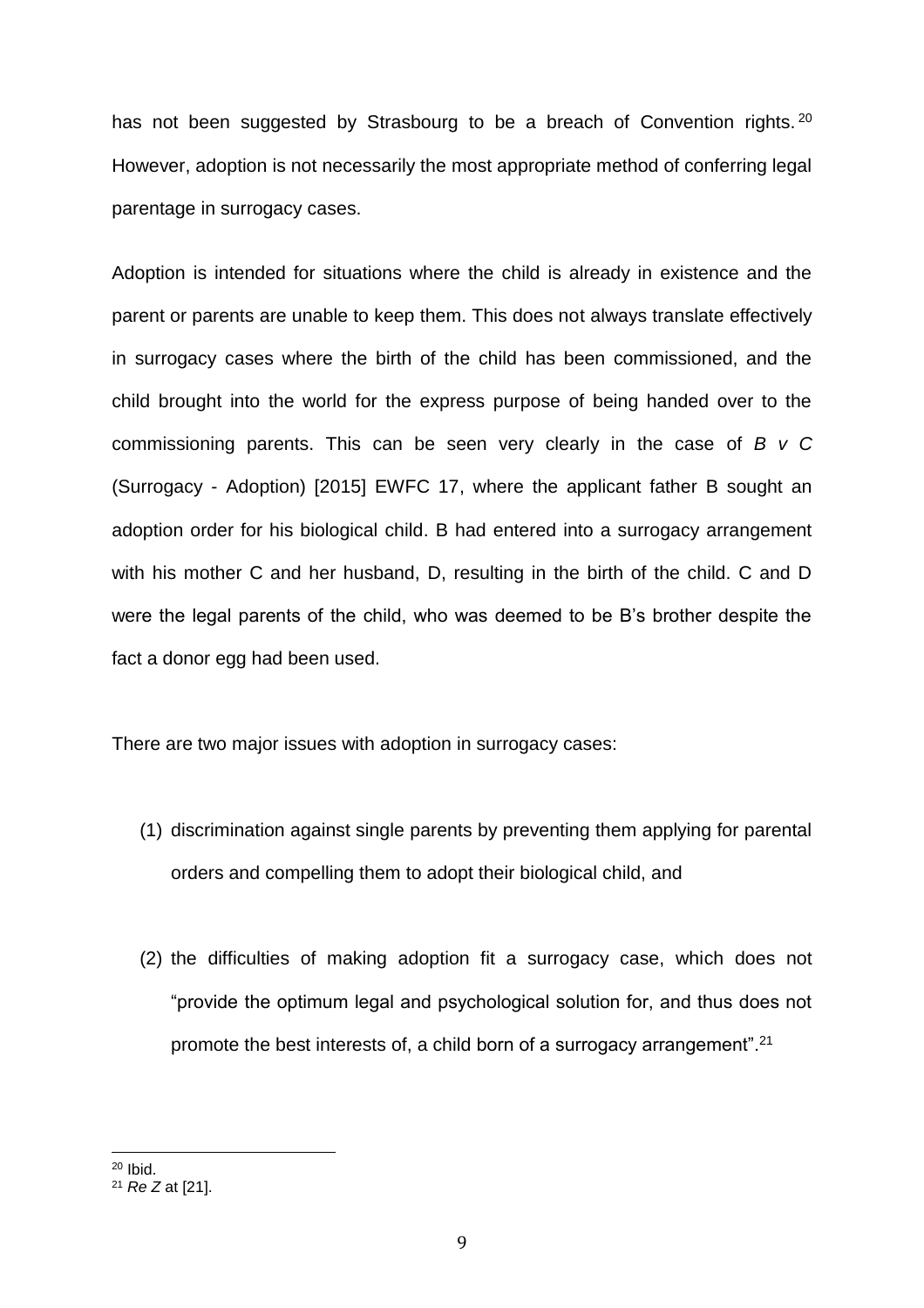Reforming section 54 to allow single parents to apply for parental orders would promote security in the relationships between single commissioning parents and their children by allowing the relationship to be legally formalised, affording them a greater degree of permanence. It would remove the need for parents to go through the adoption process and the difficulties associated with adoption in surrogacy cases by providing a bespoke legal solution, which will promote the welfare of the child.

# **Effecting a reform**

The courts have felt themselves unable to read down section 54, in accordance with section 3(1) of the Human Rights Act 1998, to include individuals.<sup>22</sup> In light of the declaration of incompatibility resulting from *Re Z* (No.2), parliament will reconsider section 54. However, this does not guarantee that there will be legislative reform in this area as there are significant policy considerations to overcome. These considerations were debated in the 1990s and in 2008, and are summarised in comments made by the Minister of State for Public Health, Dawn Primarolo, in the House of Commons when clause 54 of the Bill was debated in 2008:

"adoption involves a child who already exists and whose parents are not able to keep the child, for whom new parents are sought. That is different, which is why there is no parallel […] Surrogacy, however, involves agreeing to hand over a child even before conception. The Government are still of the view that the magnitude of that means that it is best dealt with by a couple. That is why we have made the arrangements that we have". <sup>23</sup>

This essay submits that section 54 should be amended so that it does not exclude single parents from applying for parental orders in respect of surrogacy. This would

<sup>22</sup> *Re Z* at [35] – [36].

<sup>&</sup>lt;sup>23</sup> See Dawn Primarolo in Hansard (HC Debates) 12<sup>th</sup> June 2008, cols 248-249.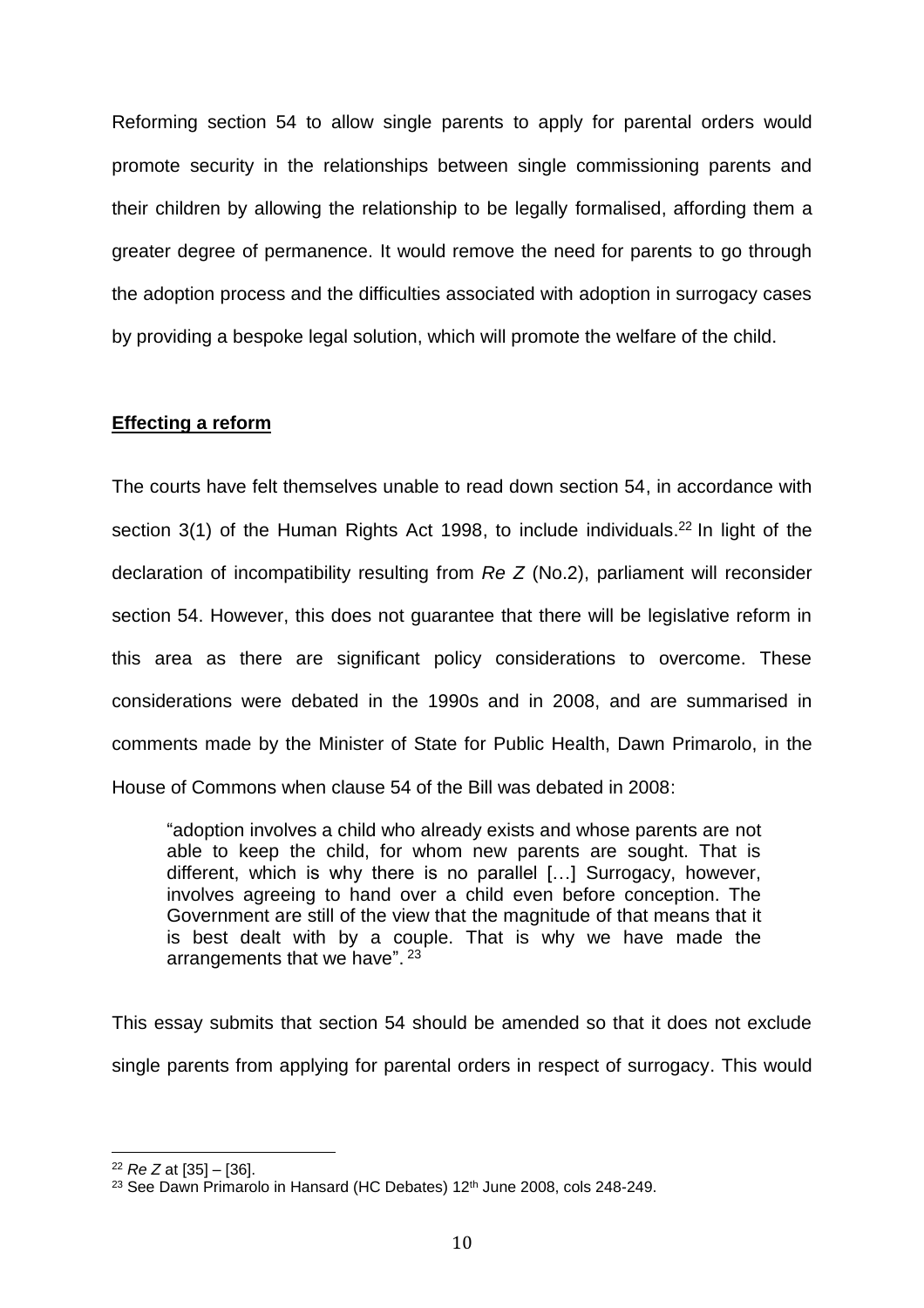be a relatively simple reform to effect, and would have the potential to have a positive impact on a statistically significant tranche of aspiring parents.

The simplest way of effecting the suggested reform would be to amend the wording of section 54 to allow for individuals as well as couples, as follows:

"(1) On an application made by *one or* two people ("the applicants") […]

- (2) The applicants must be—
	- (a) husband and wife,

(b) civil partners of each other, or

(c) two persons who are living as partners in an enduring family relationship and are not within prohibited degrees of relationship in relation to each other, or

*(d) an individual.*"

# **Conclusion**

This area of fertility law is ripe for legislative reform. The current system of compelling single commissioning parents to adopt their child on the basis of the relative complexity or sensitivity of surrogacy is "artificial, disproportionate and discriminatory".<sup>24</sup> The declaration of non-compatibility made by Munby P. in *Re Z*  (No.2) is the essential catalyst for reform of section 54, because it raises a fundamental question of equality which must be addressed as a matter of human rights. The need to update the law, and bring it into line with our social and cultural norms, contextualises the argument for reform. The welfare principle, which underpins children law, would be better satisfied and the best interests of the child protected and promoted by providing an appropriate, bespoke method for single commissioning parents to cement their legal status as parents.

 $\overline{\phantom{a}}$ <sup>24</sup> *Re Z* at [20].